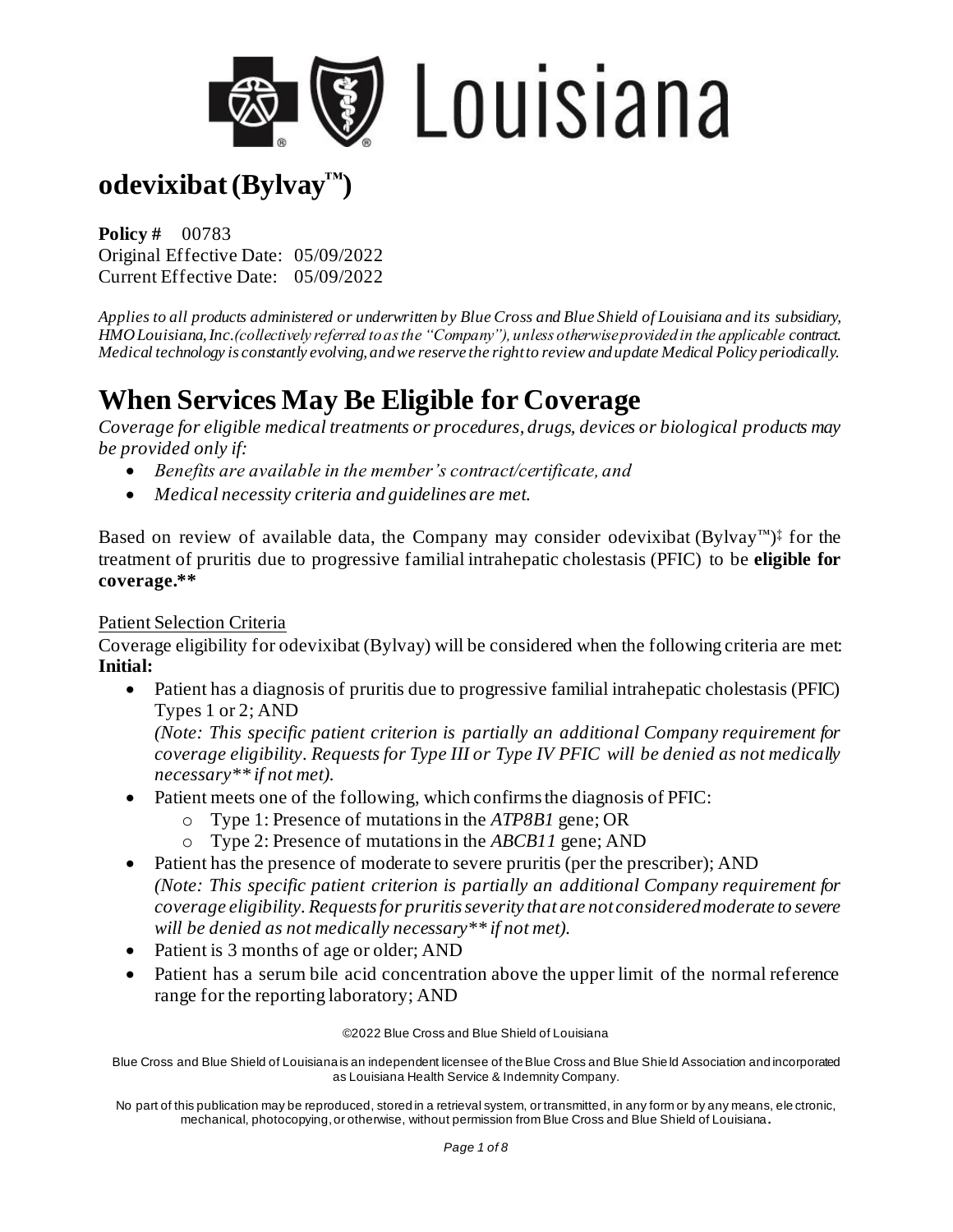

Policy # 00783 Original Effective Date: 05/09/2022 Current Effective Date: 05/09/2022

> *(Note: This specific patient criterion is an additional Company requirement for coverage eligibility and will be denied as not medically necessary\*\* if not met).*

- Patient does NOT have a pathologic variant of the *ABCB11* gene that predicts non-function or complete absence of bile salt export pump protein (BSEP-3); AND
- Patient has NOT experienced any of the following: cirrhosis, portal hypertension, or history of a hepatic decompensation event (for example: variceal hemorrhage, ascites, hepatic encephalopathy); AND
- Patient has NOT had a liver transplant; AND *(Note: This specific patient criterion is an additional Company requirement for coverage eligibility and will be denied as not medically necessary\*\* if not met).*
- Dose of the requested medication will NOT exceed 6 mg (6,000 micrograms) per day; AND
- Dose of the requested medication will NOT exceed 120 micrograms per kilogram per day; AND
- Patient meets one of the following:
	- o If the oral pellets are being requested: patient weighs less than 19.5 kg (43 lbs.); OR
	- o If the capsules are being requested: patient weighs 19.5 kg or more; AND
- Patient has tried and failed (e.g., intolerance or inadequate response) BOTH GENERIC ursodeoxycholic acid AND GENERIC cholestyramine or colestipol unless there is clinical evidence or patient history that suggests the use of these products will be ineffective or cause an adverse reaction to the patient; AND

*(Note: This specific patient criterion is an additional Company requirement for coverage eligibility and will be denied as not medically necessary\*\* if not met).* 

• Patient has tried and failed (e.g., intolerance or inadequate response) one of the following: GENERIC rifampin, GENERIC naltrexone, or GENERIC sertraline, unless there is clinical evidence or patient history that suggests the use of these products will be ineffective or cause an adverse reaction to the patient.

*(Note: This specific patient criterion is an additional Company requirement for coverage eligibility and will be denied as not medically necessary\*\* if not met).* 

#### **Continuation:**

- Patient received an initial approval for the requested medication; AND
- Patient has NOT experienced any of the following: cirrhosis, portal hypertension, or history of a hepatic decompensation event (for example: variceal hemorrhage, ascites, hepatic encephalopathy); AND

©2022 Blue Cross and Blue Shield of Louisiana

Blue Cross and Blue Shield of Louisiana is an independent licensee of the Blue Cross and Blue Shield Association and incorporated as Louisiana Health Service & Indemnity Company.

No part of this publication may be reproduced, stored in a retrieval system, or transmitted, in any form or by any means, electronic, mechanical, photocopying, or otherwise, without permission from Blue Cross and Blue Shield of Louisiana **.**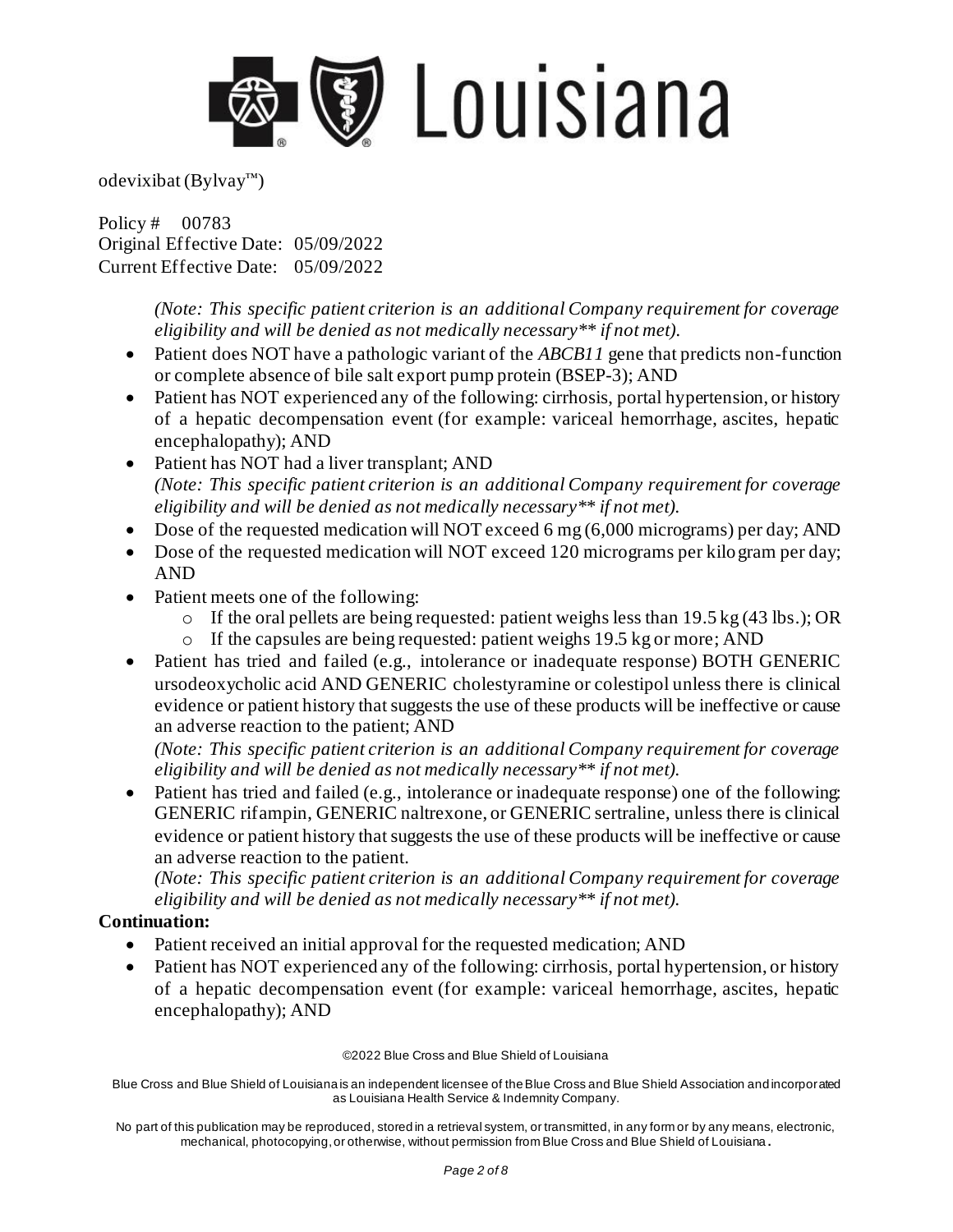

odevixibat (Bylvay™)

Policy # 00783 Original Effective Date: 05/09/2022 Current Effective Date: 05/09/2022

- Patient has NOT had a liver transplant; AND *(Note: This specific patient criterion is an additional Company requirement for coverage eligibility and will be denied as not medically necessary\*\* if not met).*
- Dose of the requested medication will NOT exceed 6 mg (6,000 micrograms) per day; AND
- Dose of the requested medication will NOT exceed 120 micrograms per kilogram per day; AND
- Patient meets one of the following:
	- $\circ$  If the oral pellets are being requested: patient weighs less than 19.5 kg (43 lbs.); OR
	- o If the capsules are being requested: patient weighs 19.5 kg or more; AND
- Patient has responded to therapy with the requested medication (e.g., decreased pruritis and/or decrease in serum bile acids). *(Note: This specific patient criterion is an additional Company requirement for coverage*

*eligibility and will be denied as not medically necessary\*\* if not met).* 

### **When Services Are Considered Not Medically Necessary**

Based on review of available data, the Company considers the use of odevixibat (Bylvay) when the patient has Type III or Type IV progressive familial intrahepatic cholestasis (PFIC) to be **not medically necessary.\*\***

Based on review of available data, the Company considers the use of odevixibat (Bylvay) when the patient does NOT have pruritis that is considered to be moderate to severe to be **not medically necessary.\*\***

Based on review of available data, the Company considers the use of odevixibat (Bylvay) when the patient has NOT tried and failed other required medications for the condition to be **not medically necessary.\*\***

Based on review of available data, the Company considers the use of odevixibat (Bylvay) when the patient does NOT have a serum bile acid concentration above the upper limit of the normal reference range for the reporting laboratory to be **not medically necessary.\*\***

Based on review of available data, the Company considers the use of odevixibat (Bylvay) when the patient has had a liver transplant to be **not medically necessary.\*\***

©2022 Blue Cross and Blue Shield of Louisiana

Blue Cross and Blue Shield of Louisiana is an independent licensee of the Blue Cross and Blue Shield Association and incorporated as Louisiana Health Service & Indemnity Company.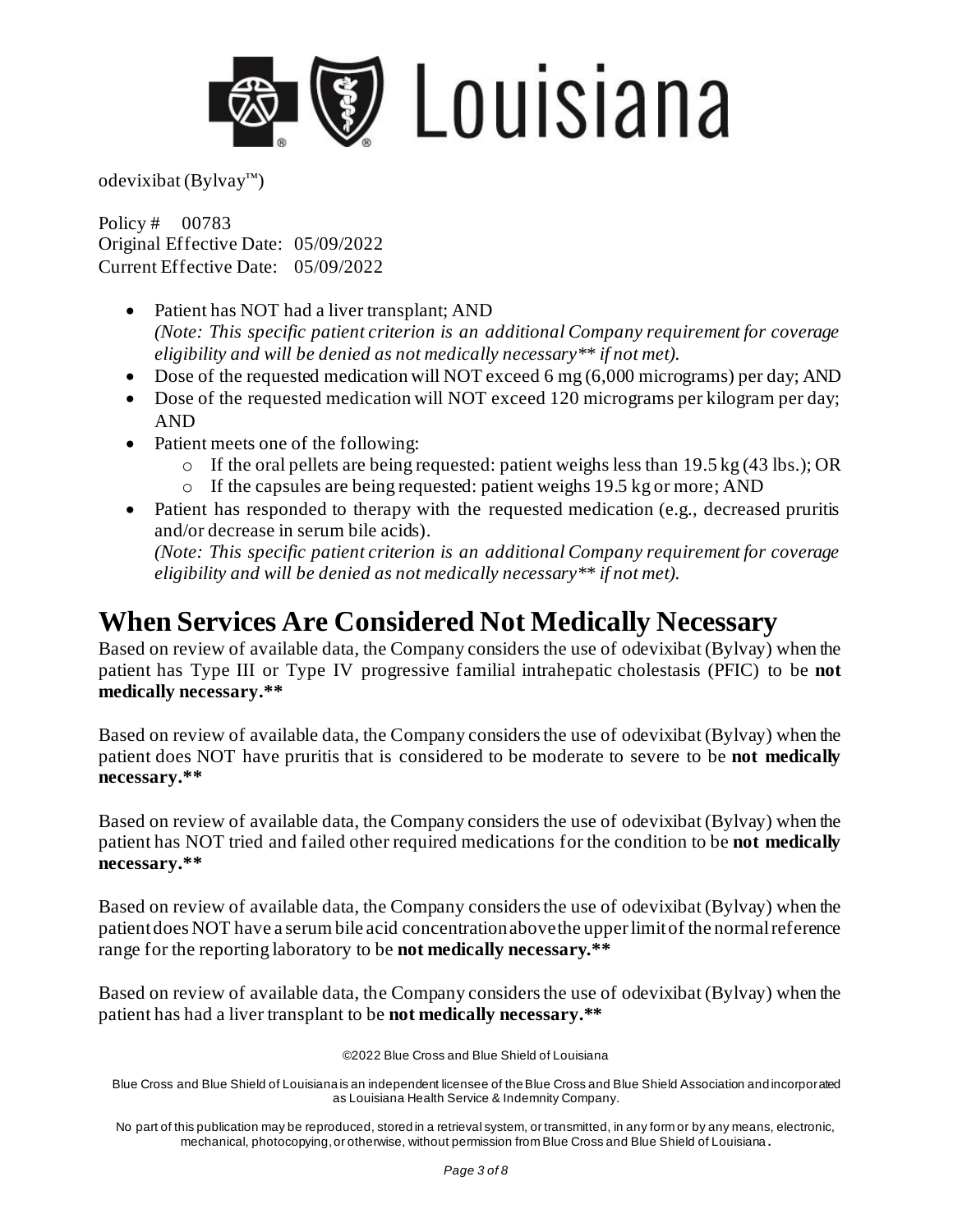

Policy # 00783 Original Effective Date: 05/09/2022 Current Effective Date: 05/09/2022

Based on review of available data, the Company considers the continued use of odevixibat (Bylvay) when the patient has NOT responded to therapy with the requested medication to be **not medically necessary.\*\***

## **When Services Are Considered Investigational**

*Coverage is not available for investigational medical treatments or procedures, drugs, devices or biological products.*

Based on review of available data, the Company considers the use of odevixibat (Bylvay) when patient selection criteria are not met (except the criterion denoted above as **not medically necessary\*\***) to be **investigational.\***

### **Background/Overview**

Bylvay is an ileal bile acid transporter (IBAT) inhibitor indicated for the treatment of pruritus in patients 3 months of age and older with progressive familial intrahepatic cholestasis. The recommended dosage is 40 mcg/kg once daily in the morning with a meal. If there is no improvement after 3 months, the dosage may be increased in 40 mcg/kg increments up to 120 mcg/kg once daily not to exceed a total daily dose of 6 mg.

PFIC is a group of rare, genetic disorders that affects bile acid transporters. There are currently 4 types of PFIC: Types I, II, III, and IV. An in-depth analysis of each type is beyond the scope of this medical policy. Bylvay clinical studies included Types I and II PFIC. These two types of PFIC are caused by mutations in the *ATP8B1* and *ABCB11* genes, respectively. As a result of the mutations, retention of bile acids occur within the body. Bile flow is integral for the digestion and absorption of dietary fats, vitamins, and other nutrients. Bile flow also facilitates the elimination of excess cholesterol, bilirubin, waste, and toxins from the body. Due to the retention of bile acids in the body, common clinical manifestations include cholestasis, pruritis, and jaundice. Off-label use of ursodeoxycholic acid, cholestyramine, rifampin, naltrexone, and sertraline are commonly used to alleviate symptoms associated with PFIC. A small study of patients with PFIC using ursodeoxycholic acid demonstrated improvements in liver function, hepatosplenomegaly, and pruritis for the majority of the group. European guidelines even discuss the use of ursodeoxycholic acid in this group of conditions. If pruritis is not relieved by ursodeoxycholic acid, then cholestyramine can be used to deplete the bile acid pool. Rifampin works by increasing the

<sup>©2022</sup> Blue Cross and Blue Shield of Louisiana

Blue Cross and Blue Shield of Louisiana is an independent licensee of the Blue Cross and Blue Shield Association and incorporated as Louisiana Health Service & Indemnity Company.

No part of this publication may be reproduced, stored in a retrieval system, or transmitted, in any form or by any means, electronic, mechanical, photocopying, or otherwise, without permission from Blue Cross and Blue Shield of Louisiana **.**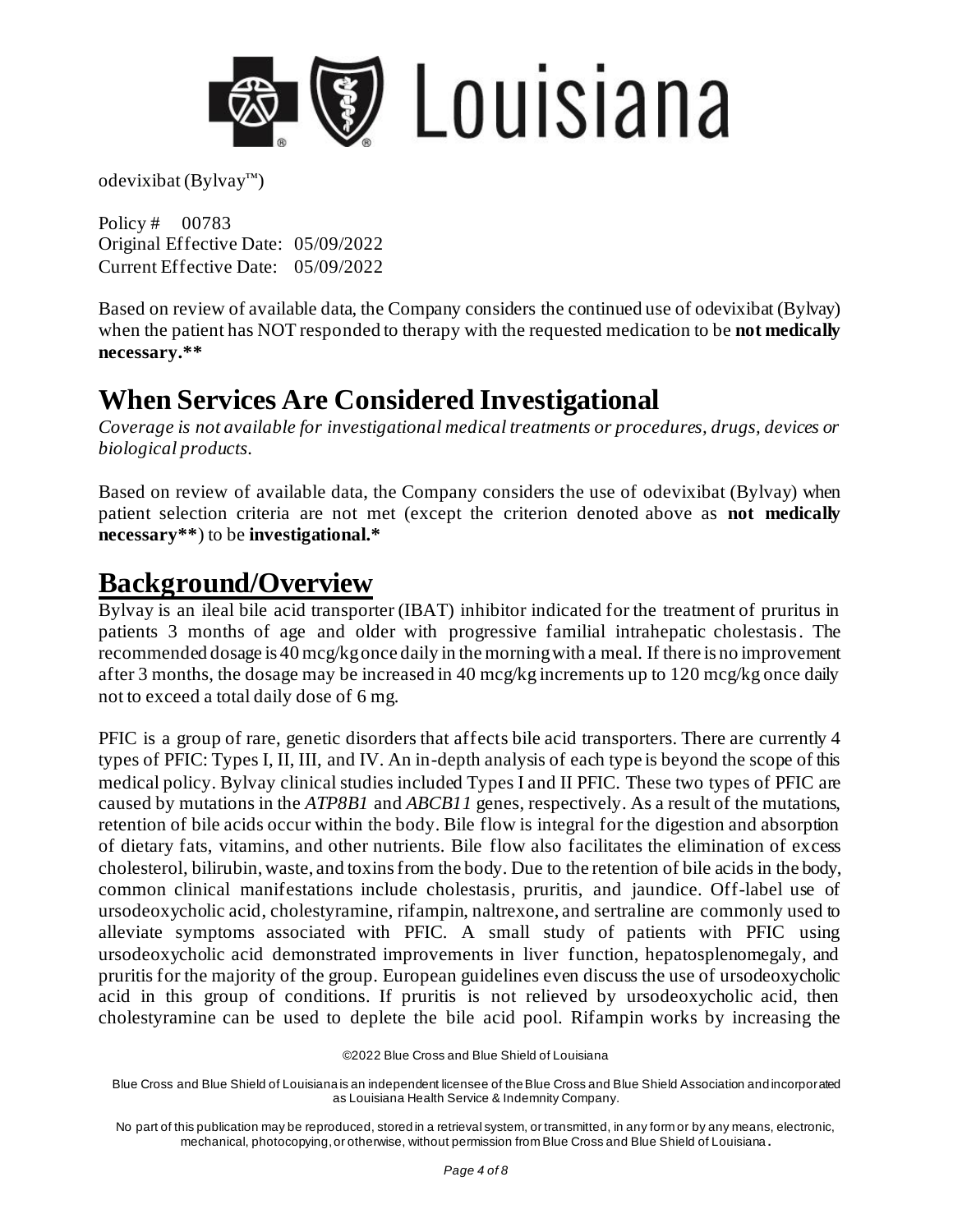

Policy # 00783 Original Effective Date: 05/09/2022 Current Effective Date: 05/09/2022

metabolism and excretion of pruritogens. Studies suggest that sertraline and naltrexone are also viable options for therapy in these patients. After the exhaustion of pharmacologic agents, surgical procedures to interrupt the circulation of bile acids are often successful. Currently, Bylvay is the only FDA approved medication for this condition.

### **FDA or Other Governmental Regulatory Approval**

#### **U.S. Food and Drug Administration (FDA)**

Bylvay was approved in 2021 for the treatment of pruritus in patients 3 months of age and older with progressive familial intrahepatic cholestasis.

### **Rationale/Source**

This medical policy was developed through consideration of peer-reviewed medical literature generally recognized by the relevant medical community, U.S. Food and Drug Administration approval status, nationally accepted standards of medical practice and accepted standards of medical practice in this community, technology evaluation centers, reference to federal regulation s, other plan medical policies, and accredited national guidelines.

The efficacy of Bylvay was evaluated in a 24-week, randomized, double-blind, placebo-controlled trial (Trial 1). Trial 1 included 62 pediatric patients, aged 6 months to 17 years, with a confirmed molecular diagnosis of progressive familial intrahepatic cholestasis (PFIC) type 1 or type 2, and presence of pruritus at baseline. Patients with variants in the *ABCB11* gene that predict non-function or complete absence of the bile salt export pump (BSEP) protein, who had experienced prior hepatic decompensation events, who had other concomitant liver disease, whose INR was greater than 1.4, whose ALT or total bilirubin was greater than 10-times the upper limit of normal (ULN), or who had received a liver transplant were excluded in the trial. Patients were randomized to placebo  $(n=20)$ , 40 mcg/kg  $(n=23)$ , or 120 mcg/kg  $(n=19)$  of Bylvay. Bylvay was administered once daily with a meal in the morning. In patients weighing less than 19.5 kg or patients who could not swallow the whole capsule, study drug was sprinkled on soft food and then administered orally. Of the 62 patients, 27% had PFIC type 1, and 73% had PFIC type 2. The mean (standard error [SE]) scratching score in the 2 weeks prior to baseline was 2.9 (0.08). Baseline mean (SE) eGFR was 164 (30.6) mL/min/1.73 m<sup>2</sup>. Baseline median (range) ALT, AST, and total bilirubin were 65 (16-798) U/L, 83.5 (32-405) U/L, and 2.2 (0.2-18.6) mg/dL, respectively. In Trial 1, a total of 13 patients discontinued prematurely either due to no improvement in pruritus (n=11) or due to adverse reactions (n=2);  $5/20$ 

©2022 Blue Cross and Blue Shield of Louisiana

Blue Cross and Blue Shield of Louisiana is an independent licensee of the Blue Cross and Blue Shield Association and incorporated as Louisiana Health Service & Indemnity Company.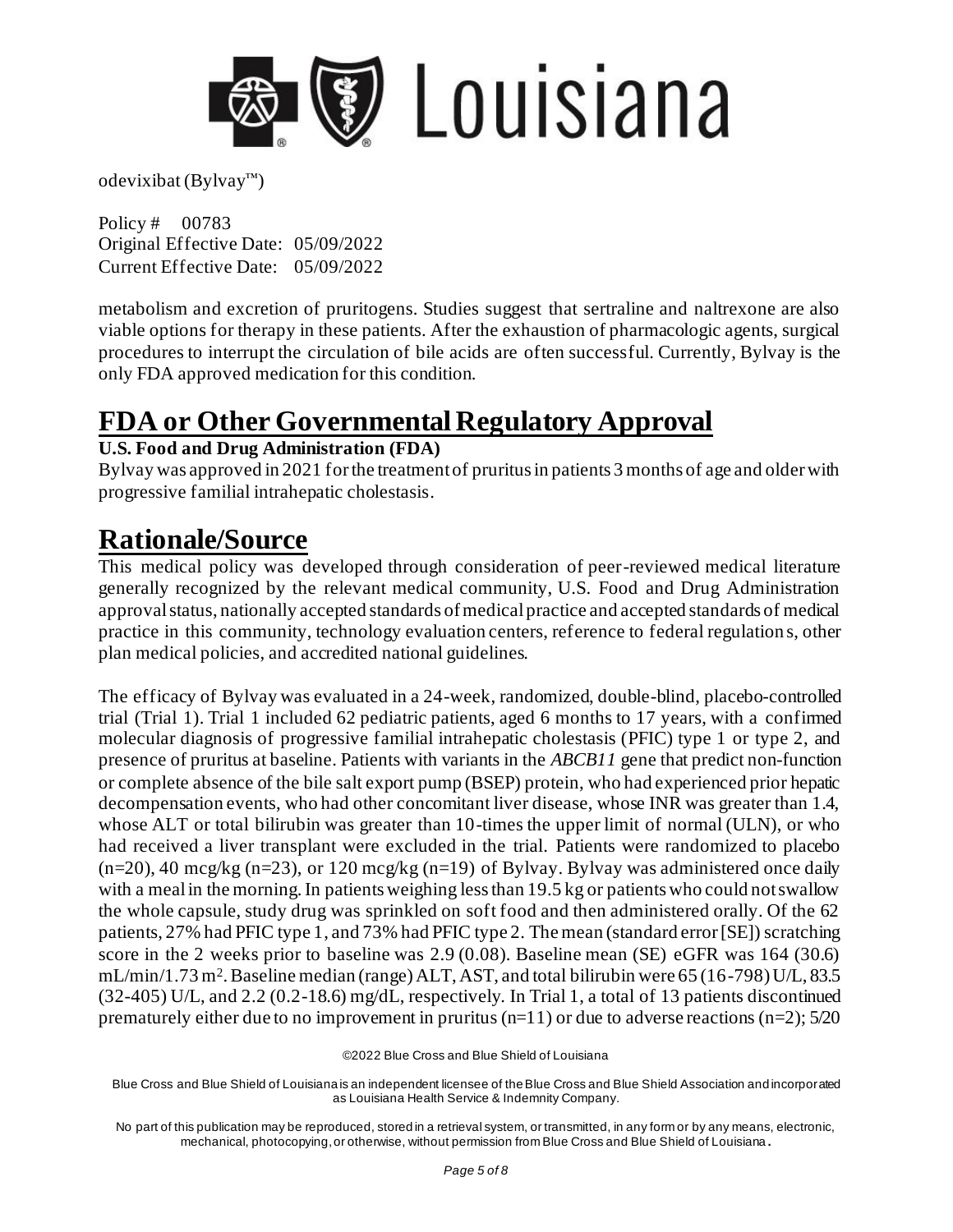

Policy # 00783 Original Effective Date: 05/09/2022 Current Effective Date: 05/09/2022

(25%) patients discontinued from the placebo arm and 8/42 (19%) patients discontinued from the Bylvay arms. A total of 11 of the 13 patients rolled over to a second trial, Trial 2, to receive Bylvay 120 mcg/kg/day. One patient treated with Bylvay 120 mcg/kg/day withdrew from the trial due to a treatment-emergent adverse event of diarrhea.

Given the patients' young age, a single-item observer-reported outcome (ObsRO) was used to measure patients' scratching as observed by their caregiver twice daily (once in the morning and once in the evening). Scratching was assessed on a 5-point ordinal response scale, with scores ranging from 0 (no scratching) to 4 (worst possible scratching). Patients treated with Bylvay demonstrated greater improvement in pruritus compared with placebo. The Bylvay groups had 30.1% to 35.4% (depending on the dose) of assessments scored as 0 or 1 compared to 13.2% of the placebo group.

#### **References**

- 1. Bylvay [package insert]. Albireo Pharma, Inc. Boston, Massachusetts. Updated July 2021.
- 2. Bylvay Drug Evaluation. Express Scripts. Updated August 2021.
- 3. Inherited Disorders Associated With Conjugated Hyperbilirubinemia. UpToDate. Accessed March 2022.
- 4. [www.clinicaltrials.gov.](http://www.clinicaltrials.gov/) NCT03566238. Accessed March 2022.

### **Policy History**

Original Effective Date: 05/09/2022 Current Effective Date: 05/09/2022 04/07/2022 Medical Policy Committee review 04/13/2022 Medical Policy Implementation Committee approval. New policy. Next Scheduled Review Date: 04/2023

\*Investigational – A medical treatment, procedure, drug, device, or biological product is Investigational if the effectiveness has not been clearly tested and it has not been incorporated into standard medical practice. Any determination we make that a medical treatment, procedure, drug, device, or biological product is Investigational will be based on a consideration of the following:

A. Whether the medical treatment, procedure, drug, device, or biological product can be lawfully marketed without approval of the U.S. Food and Drug Administration (FDA) and

©2022 Blue Cross and Blue Shield of Louisiana

Blue Cross and Blue Shield of Louisiana is an independent licensee of the Blue Cross and Blue Shield Association and incorporated as Louisiana Health Service & Indemnity Company.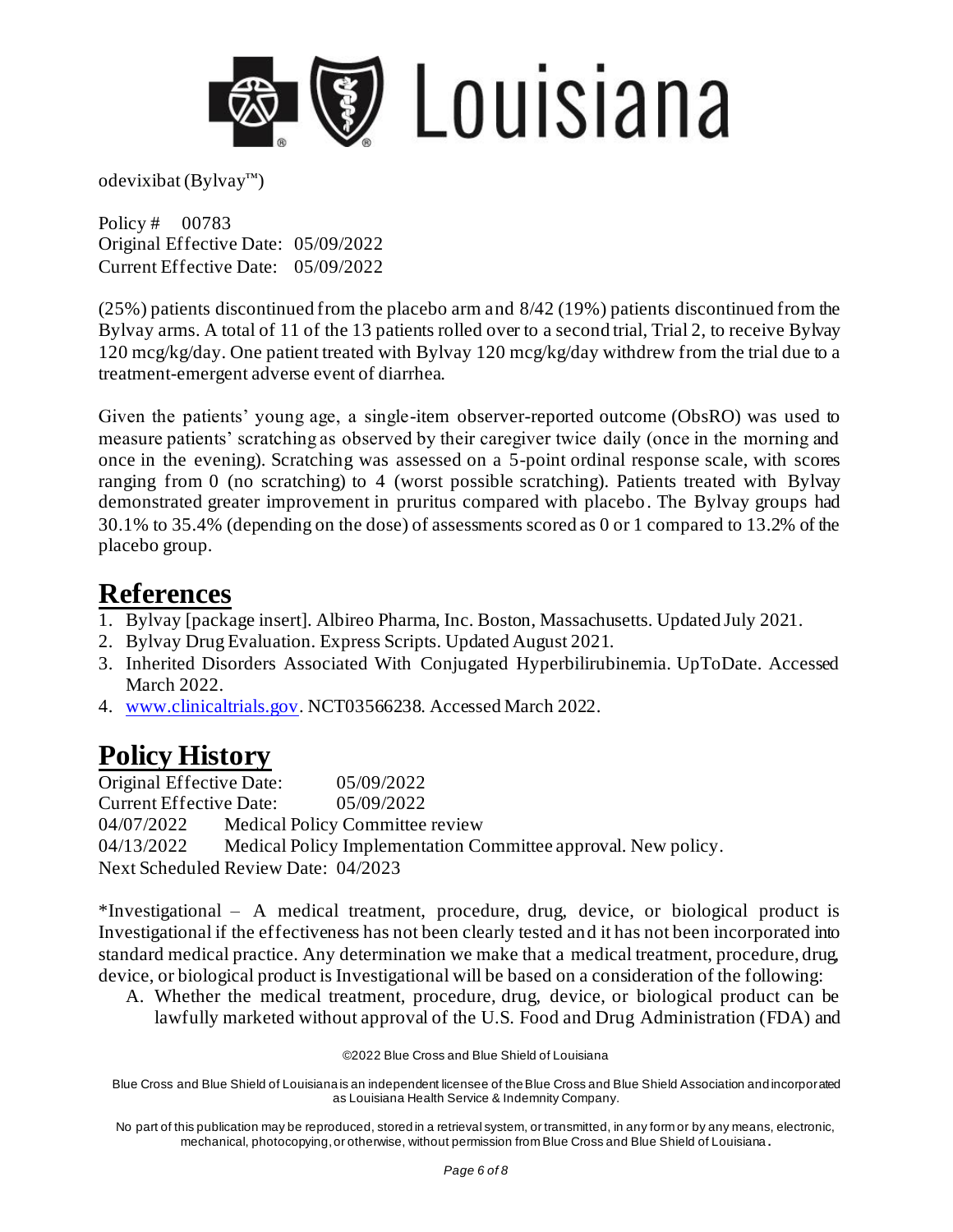

Policy # 00783 Original Effective Date: 05/09/2022 Current Effective Date: 05/09/2022

> whether such approval has been granted at the time the medical treatment, procedure, drug, device, or biological product is sought to be furnished; or

- B. Whether the medical treatment, procedure, drug, device, or biological product requires further studies or clinical trials to determine its maximum tolerated dose, toxicity, saf ety, effectiveness, or effectiveness as compared with the standard means of treatment or diagnosis, must improve health outcomes, according to the consensus of opinion among experts as shown by reliable evidence, including:
	- 1. Consultation with technology evaluation center(s);
	- 2. Credible scientific evidence published in peer-reviewed medical literature generally recognized by the relevant medical community; or
	- 3. Reference to federal regulations.

\*\*Medically Necessary (or "Medical Necessity") - Health care services, treatment, procedures, equipment, drugs, devices, items or supplies that a Provider, exercising prudent clinical judgment, would provide to a patient for the purpose of preventing, evaluating, diagnosing or treating an illness, injury, disease or its symptoms, and that are:

- A. In accordance with nationally accepted standards of medical practice;
- B. Clinically appropriate, in terms of type, frequency, extent, level of care, site and duration, and considered effective for the patient's illness, injury or disease; and
- C. Not primarily for the personal comfort or convenience of the patient, physician or other health care provider, and not more costly than an alternative service or sequence of services at least as likely to produce equivalent therapeutic or diagnostic results as to the diagnosis or treatment of that patient's illness, injury or disease.

For these purposes, "nationally accepted standards of medical practice" means standards that are based on credible scientific evidence published in peer-reviewed medical literature generally recognized by the relevant medical community, Physician Specialty Society recommendations and the views of Physicians practicing in relevant clinical areas and any other relevant factors.

‡ Indicated trademarks are the registered trademarks of their respective owners.

**NOTICE:** If the Patient's health insurance contract contains language that differs from the BCBSLA Medical Policy definition noted above, the definition in the health insurance contract will be relied upon for specific coverage determinations.

©2022 Blue Cross and Blue Shield of Louisiana

Blue Cross and Blue Shield of Louisiana is an independent licensee of the Blue Cross and Blue Shield Association and incorporated as Louisiana Health Service & Indemnity Company.